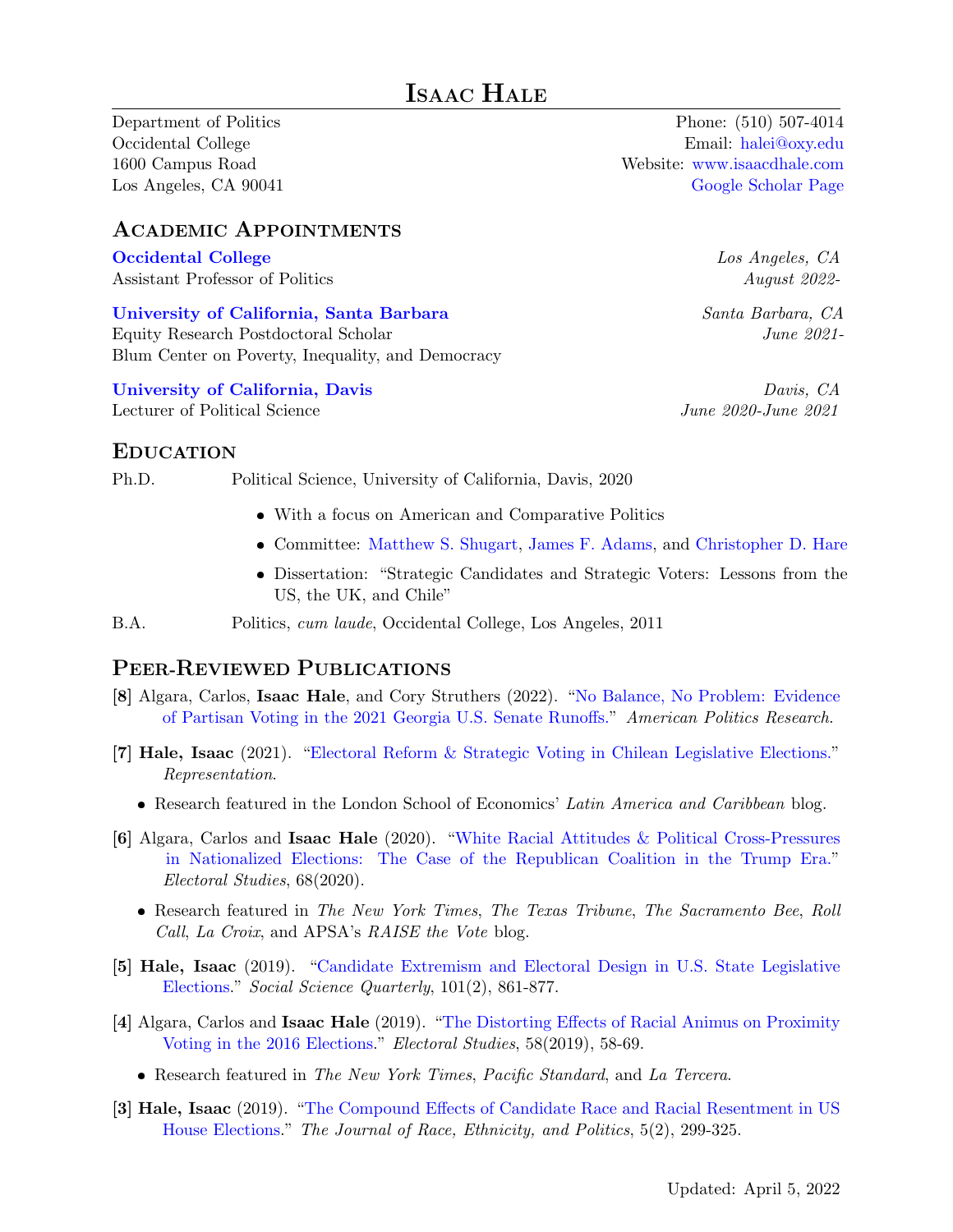- [2] Hale, Isaac (2019). ["Abandon Ship? An Analysis of Tactical Voting Among Liberal Democrat](https://academic.oup.com/pa/advance-article-abstract/doi/10.1093/pa/gsz007/5365507) [Voters in the 2015 UK Election.](https://academic.oup.com/pa/advance-article-abstract/doi/10.1093/pa/gsz007/5365507)" Parliamentary Affairs, 73(3), 503-521.
	- Research featured in the London School of Economics' Democratic Audit blog.
- [1] Highton, Benjamin, Robert Huckfeldt, and Isaac Hale (2016). ["Some General Election](https://escholarship.org/uc/item/5zt6b4r1) [Consequences of California's Top-Two Primary System.](https://escholarship.org/uc/item/5zt6b4r1)" The California Journal of Politics & Policy, 8(2).

### UNDER REVIEW

Algara, Carlos and Isaac Hale. "Resentment & Democratic Politics: The Role of Racial Resentment in Motivating Electoral Participation."

#### SELECTED WORKING PAPERS

Hale, Isaac. "The Effect of Racial Attitudes on Voting in the 2019 Canadian Election."

- Hale, Isaac. "Introducing New Datasets: US Legislator Partisan Value at the National and Sub-National Levels."
- Hale, Isaac. "The Effect of Candidate Ideology on Down-Ticket Coattails in US Elections."

#### POLICY REPORTS

2021 Central Coast Regional Equity Study: [Towards a Just and Equitable Central Coast.](https://centralcoastequity.org/regional-equity-study/) A report by the [UCSB Blum Center,](https://www.blumcenter.ucsb.edu/) the [USC Equity Research Institute,](https://dornsife.usc.edu/eri) and [The](https://fundforsantabarbara.org/) [Fund for Santa Barbara.](https://fundforsantabarbara.org/)

#### POLICY CONSULTING

2020-21 Expert Reference, human rights complaint against plurality voting in British Columbia w/ Fair Vote Vancouver.

#### INVITED BLOG POSTS & OP-EDS

- 2021 ["Chile could be a mirror to future political reforms in the world.](https://blogs.lse.ac.uk/latamcaribbean/2021/11/17/chile-could-be-a-mirror-to-future-political-reforms-in-the-world/)" LSE Latin America and Caribbean Centre blog.
- 2020 ["Will Trump & Congressional Republicans Benefit from White Racial Attitudes in](https://connect.apsanet.org/raisethevote/2020/07/22/will-trump-congressional-republicans-benefit-from-white-racial-attitudes-in-2020/) [2020?"](https://connect.apsanet.org/raisethevote/2020/07/22/will-trump-congressional-republicans-benefit-from-white-racial-attitudes-in-2020/) RAISE the Vote APSA blog post.
- 2019 ["Strategic voting in the 2015 general election: why Liberal Democrats didn't vote](https://tinyurl.com/yxluq74p) [for their own party.](https://tinyurl.com/yxluq74p)" Democratic Audit.
- 2011 ["Torture and the Rule of Law.](https://www.huffingtonpost.com/isaac-hale/torture-and-the-rule-of-l_b_814272.html)" The Huffington Post.

#### SELECTED AWARDS & FELLOWSHIPS

- 2021 APSA Accessibility Grant to attend the annual meeting of the American Political Science Association.
- 2019 Marvin Zetterbaum Award for Excellence in Graduate Student Instruction, Department of Political Science, UC Davis.
- 2018 Graduate Student Association Travel Award to attend the annual meeting of the Western Political Science Association, UC Davis.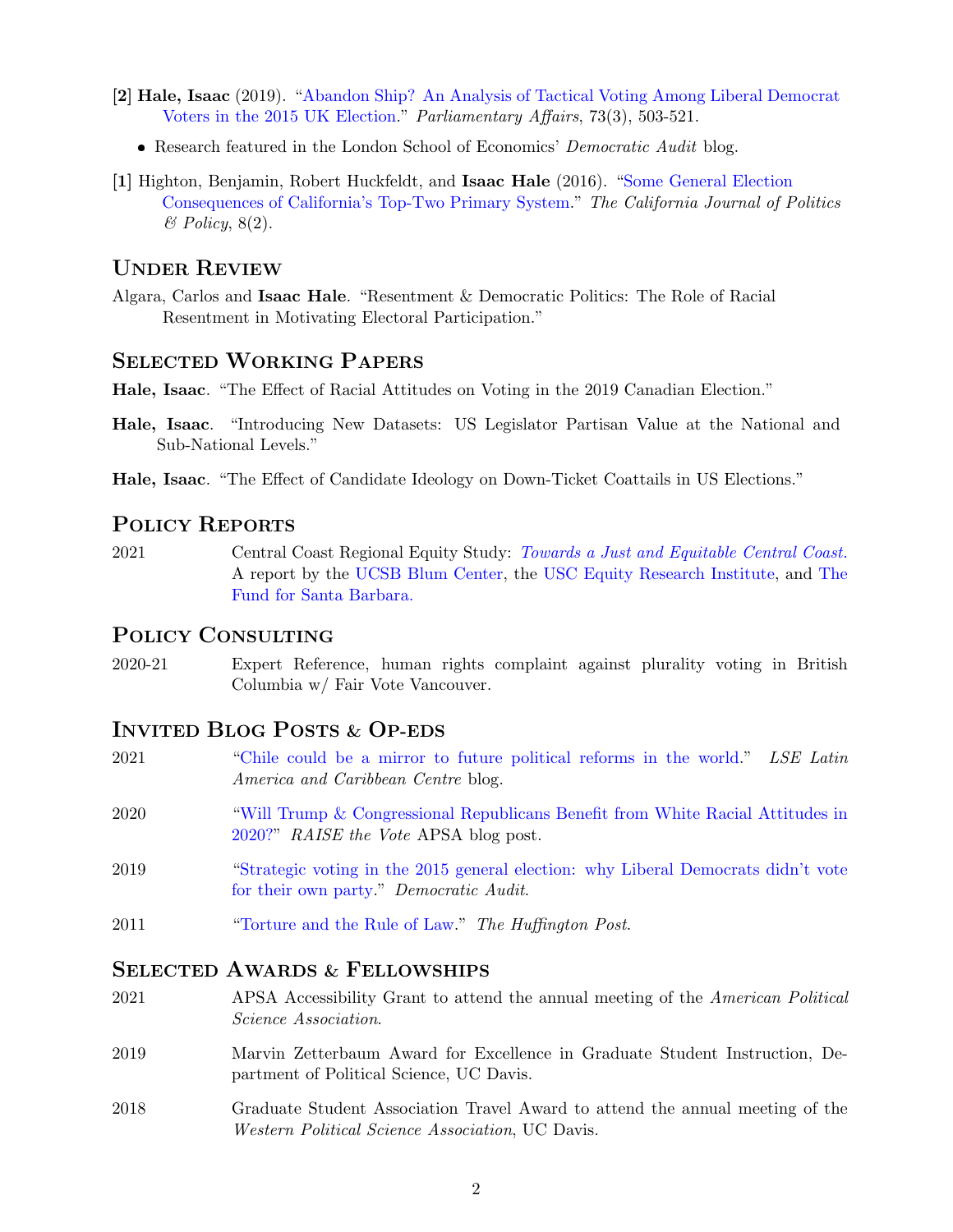- 2017-2019 Department of Political Science Travel Grants to attend the annual meetings of the American Political Science Association, the Western Political Science Association, and the Midwest Political Science Association, UC Davis.
- 2014-2015 Provost's Fellowship in the Arts, Humanities, and Social Sciences, UC Davis.

# TEACHING

| 2020-2021 | Lecturer at the University of California, Davis:                                                                                                                                                                                                                                                                                                                                                                                                                                                                                                                                                                                                                                                                                                                                             |
|-----------|----------------------------------------------------------------------------------------------------------------------------------------------------------------------------------------------------------------------------------------------------------------------------------------------------------------------------------------------------------------------------------------------------------------------------------------------------------------------------------------------------------------------------------------------------------------------------------------------------------------------------------------------------------------------------------------------------------------------------------------------------------------------------------------------|
|           | • America Decides: the 2020 Election (online)<br>• Electoral Systems (online)<br>• Introduction to Comparative Politics (online), Fall 2020 $\&$ Spring 2021<br>• The Legislative Process (online), Summer 2020 $&$ Winter 2021<br>• The Presidency (online), Summer 2020 $&$ Winter 2021                                                                                                                                                                                                                                                                                                                                                                                                                                                                                                    |
| 2017-2020 | Associate Instructor at the University of California, Davis:                                                                                                                                                                                                                                                                                                                                                                                                                                                                                                                                                                                                                                                                                                                                 |
|           | • Introduction to American Politics, Fall 2017 $&$ Winter 2018<br>• Introduction to Comparative Politics, Summer 2017 & Summer 2018<br>• The Legislative Process<br>• The Presidency (online)                                                                                                                                                                                                                                                                                                                                                                                                                                                                                                                                                                                                |
| 2015-2020 | Teaching Assistant at the University of California, Davis::                                                                                                                                                                                                                                                                                                                                                                                                                                                                                                                                                                                                                                                                                                                                  |
|           | • The American Presidency (Professor Amber Boydstun)<br>• British Politics (Professor James Adams)<br>• California State Government & Politics (Professor Scott MacKenzie)<br>$\bullet\,$ Comparative Electoral Systems (Distinguished Professor Matthew Shugart)<br>• Contemporary Problems of the American Political System (Professor Amber<br>Boydstun)<br>• Eastern European Democratization (Professor Josephine Andrews)<br>• French Politics (Professor James Adams)<br>• Introduction to American Politics (Professor Benjamin Highton)<br>• Judicial Politics and Constitutional Interpretation (Lecturer Jeremy Fortier)<br>Russian Politics (Professor Josephine Andrews)<br>• The Scientific Study of Politics (Professor Bradford Jones), Winter 2016 $\&$<br><b>Fall 2018</b> |

### CONFERENCE PRESENTATIONS

- 2022 WPSA annual meeting | panel
- 2021 APSA annual meeting | panel
- 2021 MPSA annual meeting | panel
- 2019 MPSA annual meeting | panel
- 2018 WPSA annual meeting | panel
- 2017 APSA annual meeting | panel
- 2017 WPSA annual meeting | panel
- 2015 APSA annual meeting | panel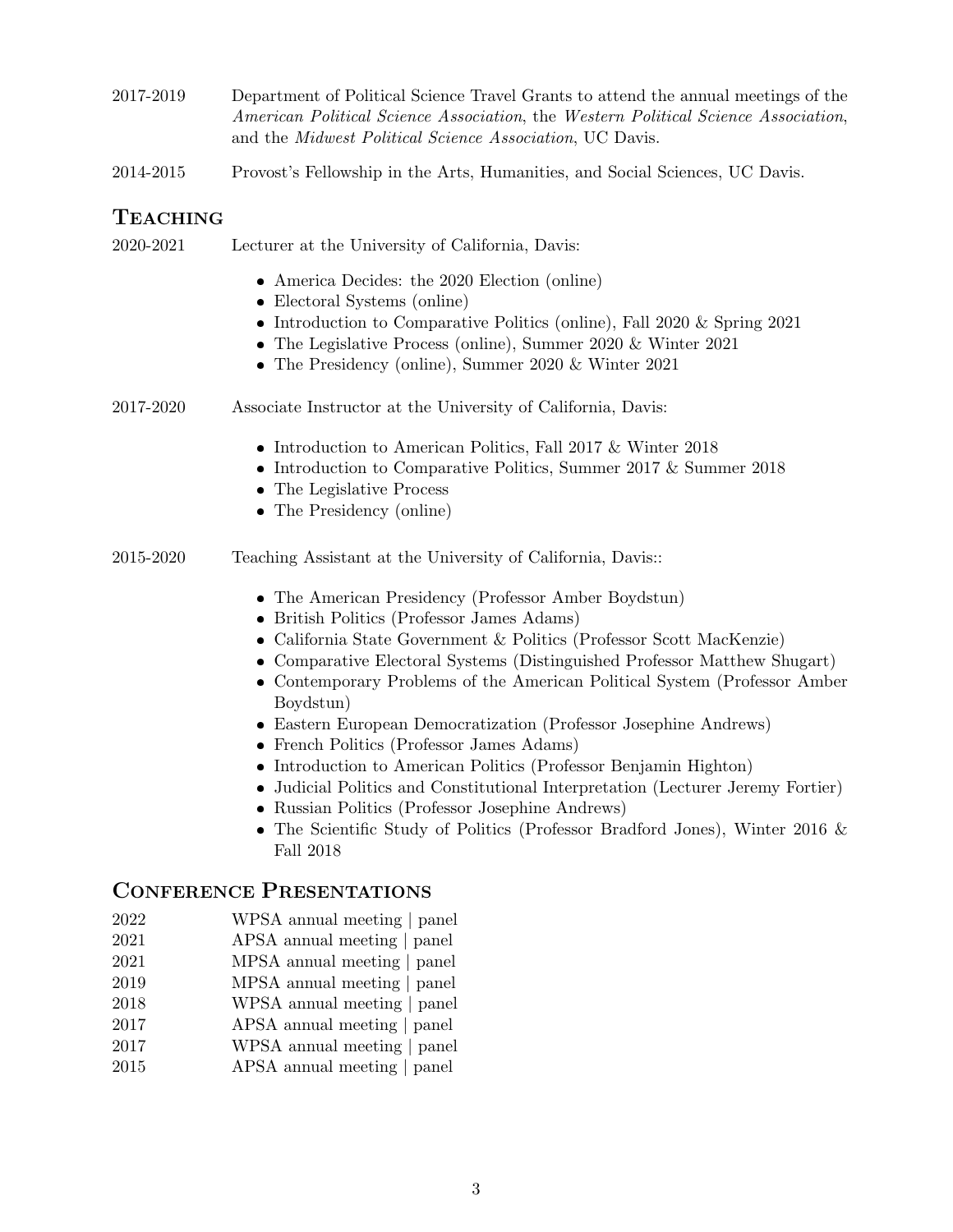# PROFESSIONAL SERVICE

| 2017-<br>present | Referee for American Political Science Review, American Politics Research, Cana-<br>dian Journal of Political Science, Electoral Studies, Journal of Race, Ethnicity, and<br>Politics, Political Behavior, Political Psychology, Politics, Groups, and Identities,<br>and <i>Poverty</i> $\mathcal C$ <i>Public Policy.</i> |
|------------------|-----------------------------------------------------------------------------------------------------------------------------------------------------------------------------------------------------------------------------------------------------------------------------------------------------------------------------|
| 2021             | Grant proposal referee for the National Science Centre (Poland).                                                                                                                                                                                                                                                            |
| 2017-<br>present | Service as a professional conference panel chair & discussant:<br>• WPSA 2022   panel discussant<br>• APSA 2021   panel chair $\&$ discussant<br>• MPSA 2019   panel chair $\&$ discussant<br>• WPSA 2018   panel chair $\&$ discussant<br>• WPSA 2018 $ $ roundtable discussant<br>• WPSA 2017   panel discussant          |
| 2014-2020        | Service to the UC Davis Department of Political Science:                                                                                                                                                                                                                                                                    |
|                  | • Panelist, Department of Political Science Incoming Student Panel. 2020.<br>• Treasurer, Graduate Association of Political Science Students. 2018-2019.                                                                                                                                                                    |

- Graduate Student Union Representative. 2015-2018.
- Graduate Student Peer Mentor. 2015-2019.
- Representative to the Graduate Student Association. 2014-2015.

# PROFESSIONAL MEMBERSHIPS

American Political Science Association | Midwest Political Science Association | Western Political Science Association

# PUBLIC SCHOLARSHIP

Media coverage of my research:

- [Do Attitudes About Race Affect Vote Choice?"](https://magazine.ucdavis.edu/do-attitudes-about-race-affect-vote-choice/) UC Davis Magazine.
- [Communicating about the Role of Race and Social Change in Politics.](https://natcompodcast.podbean.com/e/bonus-communicating-about-the-role-of-race-and-social-change-in-politics/)" Communication Matters, the National Communication Association podcast.
- [As its U.S. House members of color depart, Texas GOP grapples with its lack of diversity.](https://www.texastribune.org/2019/10/08/texas-2020-elections-all-white-gop-house-delegation/) The Texas Tribune.
- $\bullet$  Au sein du parti rèpublicain, des anti-Trump bien silencieux. La Croix.
- [Duncan Hunter said person making 'OK' sign in photo was a 'stranger.' The man calls Hunter](https://tinyurl.com/y3ksxsjn) [a friend.](https://tinyurl.com/y3ksxsjn) Roll Call.
- [Trump's strategy of racial resentment won't work in California, researcher says.](https://tinyurl.com/y3ssqw3y) The Sacramento Bee.
- [White racial resentment is a winning Republican strategy, this political scientist says.](https://tinyurl.com/y5vrkrxb) The Sacramento Bee.
- [Trump's racist tweets are part of a coordinated 2020 strategy.](https://tinyurl.com/y5yz9wem) Salon.
- Ataques racistas de Trump a congresistas definen tono de su campaña presidencial. La Tercera.
- [Trump Sets the 2020 Tone: Like 2016, Only This Time 'the Squad' Is Here.](https://nyti.ms/2XUY7Xg) The New York Times.
- [Trump's Racist Remarks Helped Boost Down-Ballot Republicans in 2016.](https://tinyurl.com/yynrxtlc) Pacific Standard.
- [The Deepening 'Racialization' of American Politics.](https://nyti.ms/2IOsZqq) The New York Times.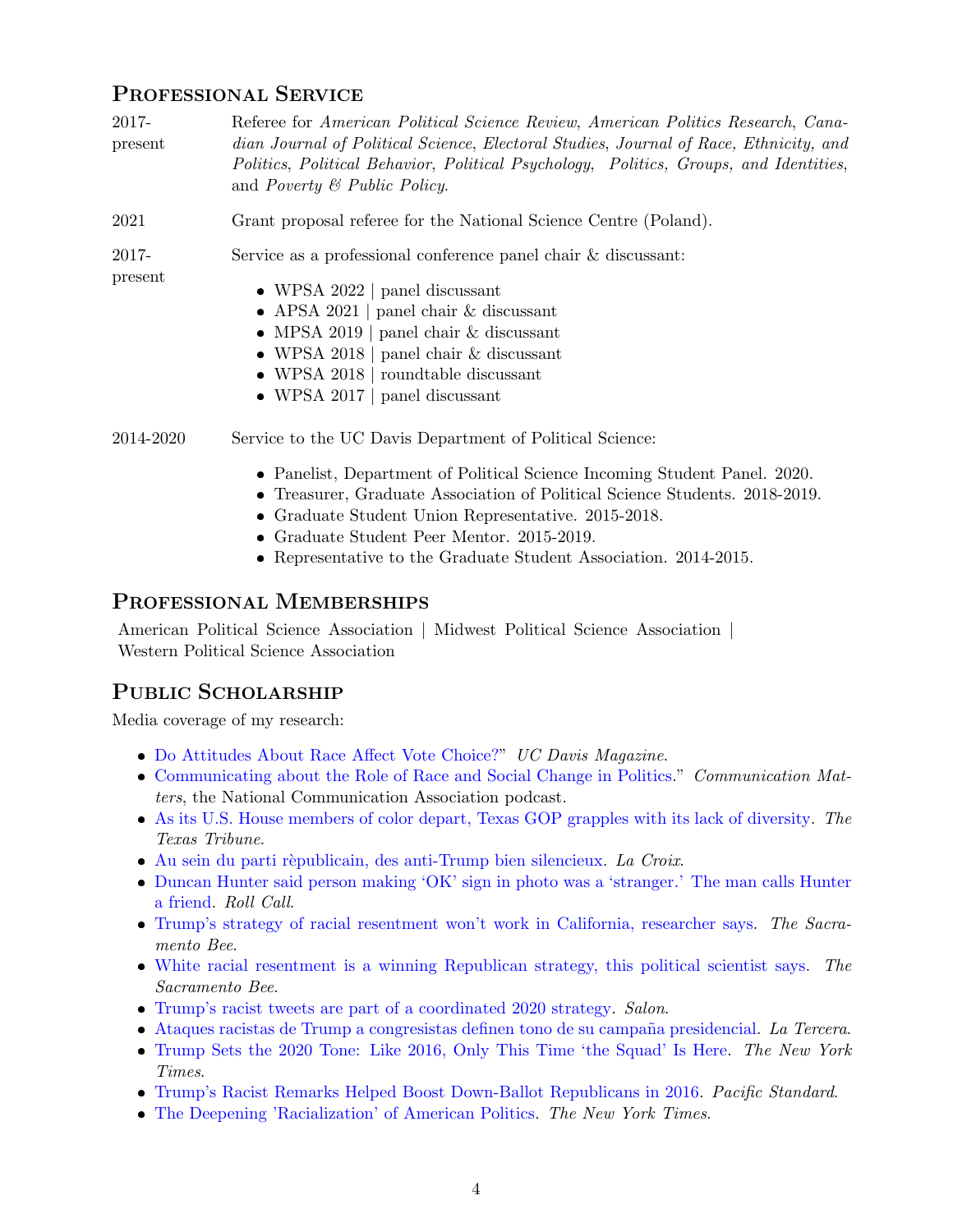Interviews on US national politics:

- [UC Davis professors discuss the future of Republican politics.](https://theaggie.org/2021/01/15/uc-davis-professors-discuss-the-future-of-republican-politics) The Aggie.
- [Election Debate: Is The Electoral College The Best Way To Pick A President?](https://sacramento.cbslocal.com/2020/12/08/election-debate-is-the-electoral-college-the-best-way-to-pick-a-president/) CBS 13, Sacramento.
- [First 2020 Presidential Debate: Locals React.](http://www.bluedevilhub.com/2020/10/05/first-2020-presidential-debate-locals-react/) The News Cycle podcast.
- [What the President's health could mean for the campaign, election, and misinformation.](https://www.abc10.com/article/news/health/coronavirus/what-the-presidents-health-could-mean-for-the-campaign-election-and-misinformation/103-b437506e-184d-422b-9a31-d5f495298f07) ABC 10 News, Sacramento.
- [Is Betomania Real of Phony?.](https://www.nytimes.com/2019/03/20/opinion/beto-presidential-campaign.html) The New York Times.

Interviews on the 2021 recall election of California Governor Gavin Newsom:

- [How was the recall election called by news organizations, with millions of ballots left to count?](https://www.kcra.com/article/how-the-recall-election-called-ballots-left-to-count/37627604) KCRA 3, Sacramento.
- [Statewide Election Special: The 2021 California Gubernatorial Recall.](https://www.kqed.org/forum/2010101885507/statewide-election-special-the-2021-california-gubernatorial-recall-2) Forum (KQED), San Francisco.
- [Political analyst discusses recall election as Sept. 14 approaches.](https://fox40.com/morning/political-analyst-discusses-recall-election-as-sept-14-approaches/) FOX 40, Sacramento.
- [California Recall Report, August 31st 2021.](https://github.com/isaacdhale/personal_site/raw/master/audio/KFBK_08_31_2021.mp3) 93.1 KFBK, Sacramento.
- [Guess whose face is all over Gavin Newsom's anti-recall mailer.](https://www.sfgate.com/gavin-newsom-recall/article/Trump-Gavin-Newsom-mailer-Republican-ads-voting-16408553.php) SFGATE.
- [Newsom Recall Team Attempting to Nationalize Campaign and Blame Trump.](https://californiaglobe.com/section-2/newsom-recall-team-attempting-to-nationalize-campaign-and-blame-trump/) California Globe.
- [Gavin Newsom's anti-recall ads are everywhere, but don't seem to be helping.](https://www.sfgate.com/gavin-newsom-recall/article/Gavin-Newsom-recall-ad-Republicans-candidate-Calif-16370247.php) *SFGATE*.
- [The biggest aspect of the Gavin Newsom recall no one's talking about.](https://www.sfgate.com/gavin-newsom-recall/article/Gavin-Newsom-recall-candidates-who-ballot-Democrat-16342862.php) *SFGATE*.
- [Recall ballots will be mailed to voters starting mid-August.](https://omny.fm/shows/kcbsam-on-demand/recall-ballots-will-be-mailed-to-voters-starting-m) KCBS AM, San Francisco.
- [California's official recall list is posted. Here's what to expect.](https://youtu.be/Fel4EloMYb8) ABC 10, Sacramento.
- [Political science lecturer discusses impact of recall election ballot case.](https://fox40.com/morning/political-science-lecturer-discusses-impact-of-recall-election-ballot-case/)  $FOX$  40, Sacramento.
- [Is It Worth It? Taxpayers, Officials Weigh In On Cost Of Recall Election.](https://gooddaysacramento.cbslocal.com/2021/06/11/taxpayers-cost-recall-newsom-officials-voters/) CBS 13 News, Sacramento.
- [Gov. Newsom won't lift COVID-19 state of emergency order, here's what that means.](https://www.abc10.com/article/news/health/coronavirus/newsom-covid-19-state-emergency-order/103-df8261d3-59b0-43a9-80ff-d973c9114978)  $ABC$ 10 News, Sacramento.
- [California Recall Report, May 25th 2021.](https://github.com/isaacdhale/personal_site/raw/master/audio/KFBK.mp3) 93.1 KFBK, Sacramento.
- [How heavily did recall politics weigh on Gavin Newsom's mask decision?](https://www.sfgate.com/politics/article/Gavin-Newsom-recall-mask-mandate-CDC-June-15-COVID-16183415.php) *SFGATE*.
- [The Gavin Newsom recall could cost](https://www.sfgate.com/politics/article/2021-05-Gavin-Newsom-recall-costs-who-pays-expense-16160429.php) \$400 million. Who's paying for that? *SFGATE*.
- [Here's who's leaving California and who's moving in.](https://www.kcra.com/article/california-leaving-whos-moving-in/36358172) KCRA 3, Sacramento.
- [This is how much it may cost to recall Governor Newsom.](https://www.abc10.com/article/news/politics/newsom-recall-cost-california-governor/103-2f285ae0-3eda-4d43-b4f6-48e83ac43c70) ABC 10 News, Sacramento.
- [California losing congressional seat for first time.](https://fox40.com/news/california-connection/california-losing-congressional-seat-for-first-time/)  $FOX \nleq 40$ , Sacramento.
- [UC Davis lecturer discusses Newsom recall efforts.](https://fox40.com/morning/uc-davis-lecturer-discusses-newsom-recall-efforts/) FOX 40, Sacramento.
- [What's next in Newsom recall effort.](https://fox40.com/news/california-connection/whats-next-in-newsom-recall-effort/) FOX 40, Sacramento.
- [What's next for Newsom recall efforts as signatures increase.](https://www.kcra.com/article/whats-next-gavin-newsom-recall-efforts/35774037) KCRA 3, Sacramento.
- $\bullet$  [Interview: UC Davis lecturer discusses effort to recall Gov. Newsom.](https://fox40.com/morning/interview-uc-davis-lecturer-discusses-effort-to-recall-gov-newsom/) FOX 40, Sacramento.
- [Polls show Gov. Gavin Newsom's approval rating is slipping.](https://www.kcra.com/article/polls-show-gov-gavin-newsoms-approval-rating-slipping/35435141) KCRA 3, Sacramento.
- [Will Newsom face recall election? It's a "coin flip."](https://www.cbs8.com/article/news/politics/will-newsom-face-recall/103-bd147f68-3eb7-405f-9141-1779222752b1?fbclid=IwAR2zeT22NE_MKyavAA3d1Afq-d9JVTUKjlxYYKByMGUPKRaZp4xfWgO11Us) CBS 8, San Diego.

Other interviews on California politics:

- [California Democrats eager for policy changes amid COVID-19.](https://www.sacbee.com/article247950105.html) The Sacramento Bee.
- [Biden Is Not Out of the Woods.](https://nyti.ms/3jWSW5b) The New York Times.
- [As election season heats up, campaign-related theft, vandalism seen across Northern California.](https://www.abc10.com/article/news/politics/as-election-season-heats-up-an-increase-in-campaign-related-theft-vandalism-seen-across-northern-california/103-d7a9ca98-6a01-437b-a81e-4c4596f0b1c1) ABC 10 News, Sacramento.
- [Voting center locations announced in Yolo County, following safety guidelines.](https://tinyurl.com/y5e93zpu) The Aggie.
- [Why is the California primary so important this year?"](https://tinyurl.com/y4xe3hke) ABC 10 News, Sacramento.